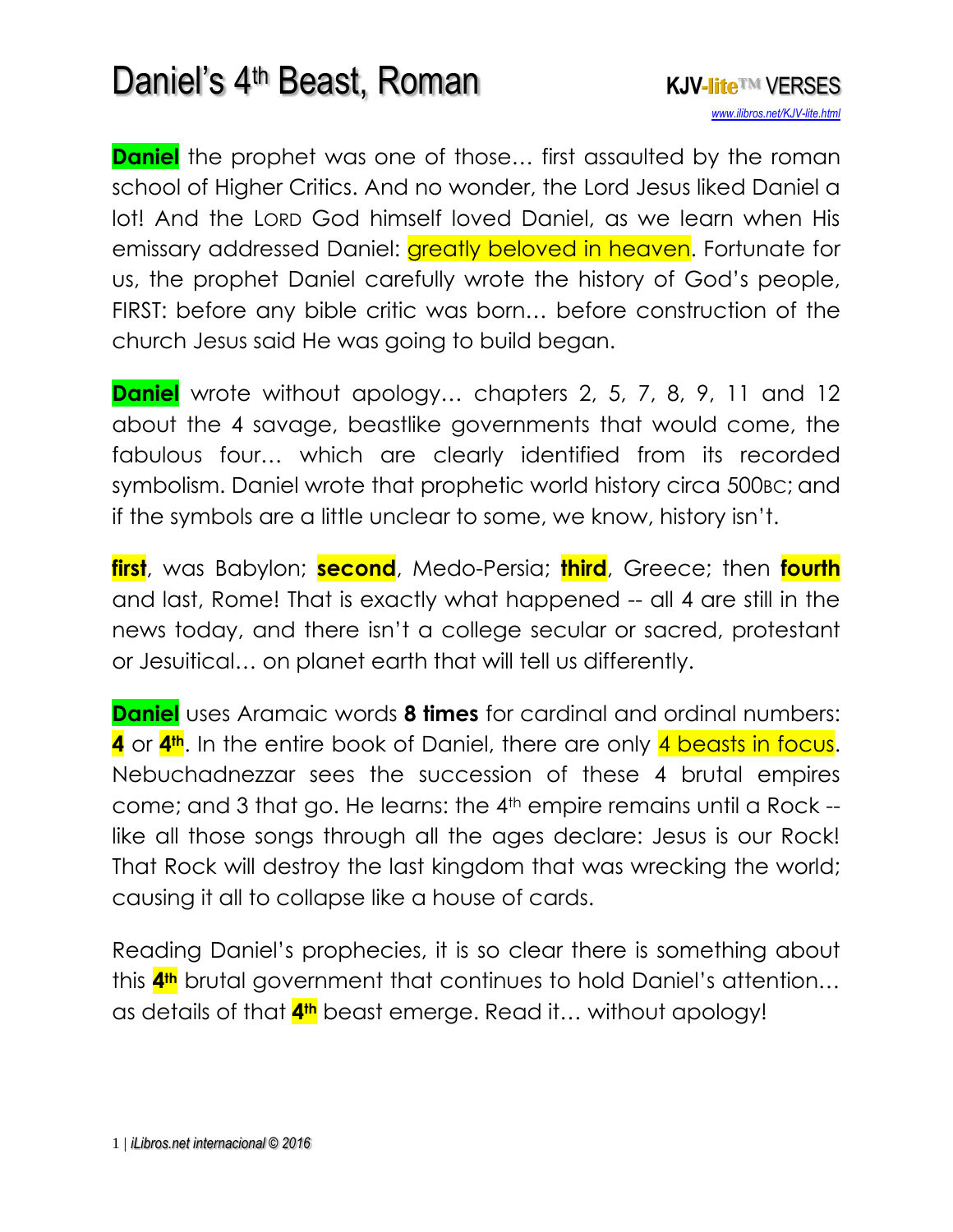Thankfully, Daniel wrote history first, so his story is reliable... even heaven…without apology will confirm Daniel's story; how difficult it is to remember that truth; yet, how important it is not to forget.

**Daniel** tells us the **4th** brutal beast -- hard as iron, will work its nefarious deeds, until the whole world is broken; and all the Gentile nations come to an end. Some say: **Yes**, it is roman, but not now; **the roman beast is asleep**. Well, let's see if the fourth beast is asleep, okay?

#### **Romanism – what is it?**

The Jewish leaders having rejected Christ as their king chose submission to caesar; and in like manner it is attested: from Pontius Pilate, Tiberius Caesar (the one who later sacked Jerusalem) learned of the miracles, crucifixion, resurrection and ascension of Christ… and how He was received by many as God. When Tiberius discussed with the roman Senate, he proposed Christ be adored as God… but they refused as it was contrary to roman law… since He was consecrated to God… prior to the Senate legislating their decision. So they rejected the risen Christ, too.

**The government:** the roman Pontifex Maximus presided over the Collegium Pontificum leaders who were appointed for life. The roman PM = soter, the savior / the deliverer, and they had no foreign policy because wherever their feet stepped belonged to Rome. As an angry, loveless government they expected to be worshipped as they advanced their agenda smashing and destroying any opposition.

**The society:** roman people were primarily a slave society – with NO individual rights... controlled by a very small, angry, wealthy ruling class of elites. The great percentage of the roman populous was enslaved.

**The culture**: roman values elevated humanism and celebrated man's achievements, but not woman's achievements – although they were okay for sex; roman culture was enflamed with base sexuality of every kind revering every sexual pleasure and obsession including bestiality and pedophilia. They were more interested in toilets and bath houses than raising children; and murder of the unborn / abortions in alleys were commonplace… while the roman government continued its conquest, smashing and destroying.

**The entertainment**: romans idolized blood and guts. In revision of history, films herald the genius of roman architecture and invention as they articulate and celebrate the amazing technology of the Colosseum… where in one 4-month period alone... conquests were reenacted, and 10,000 gladiators fought bloody wars; and 10,000 animals were slaughtered for roman entertainment… and this went on for centuries. Roman scholars now suggest of the untold 100s of 1000s of Christians for 300 years -- until the Edict of Milan in 313AD; only a few husbands, wives and children were murdered in the Colosseum; oh really?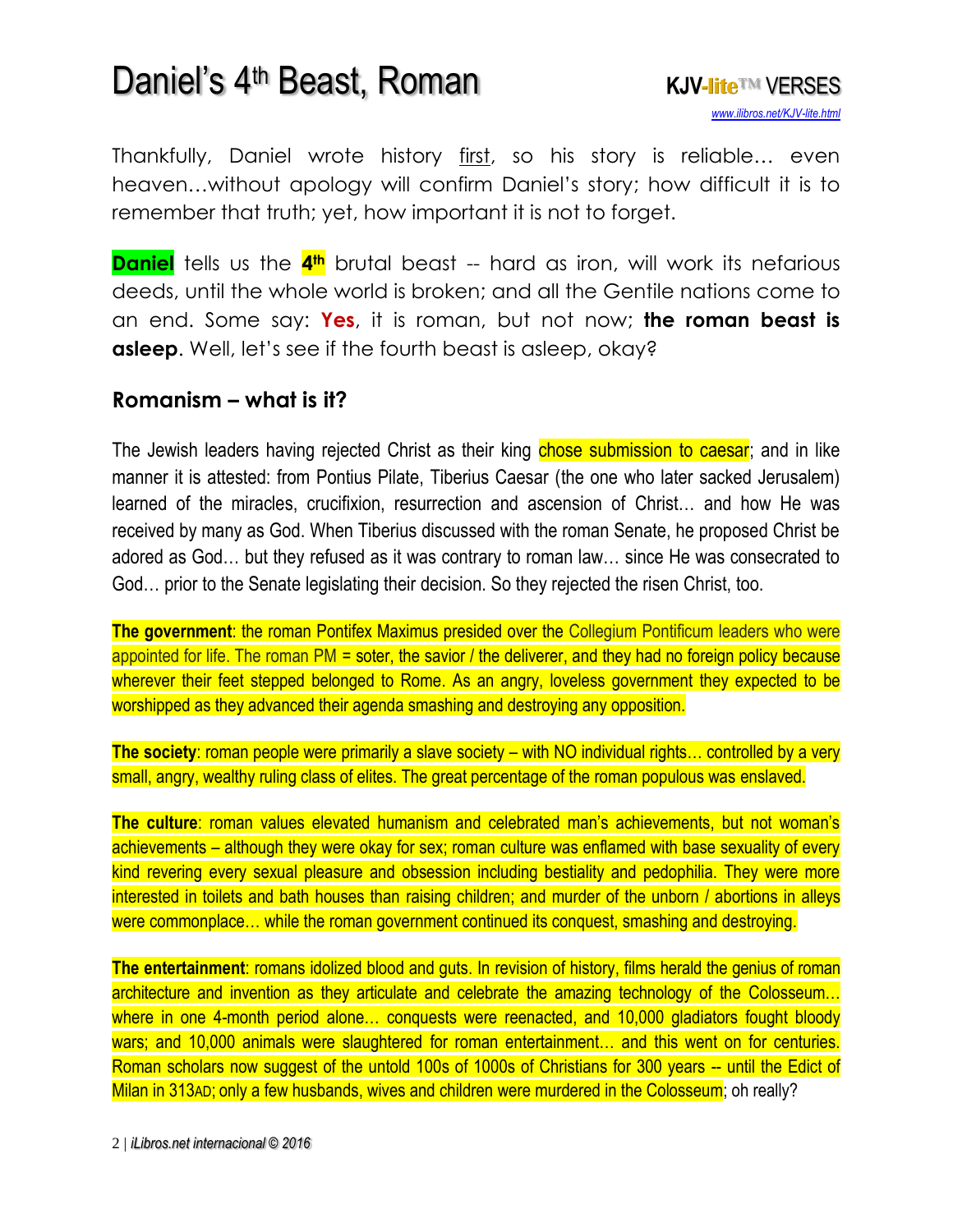**Romanism – what is it?** Well let's recap: **roman government** and its small ruling class expect to be worshipped… while they smashed and destroyed everything in their way; **roman society** was primarily enslaved with NO individual rights; the masses worked for the government; **roman culture** elevated humanism; roman norms were enflamed with base sexuality of every order: toilets and bath houses were important, children and the murder of the unborn were not; **roman entertainment**… glorified technology while it devalued life – culminating in the thrill and fervor found in murdering untold 1000s of Christian men, women and children… for 300 years!

It must have been frustrating for scholars with great capacity to reason, to live in Hitler's dream world Reich; so also, I have wondered in the church world what it is like to live in regions which devalue the word of the Lord; while promoting their Jesuit theater and highly inventive stories. We recognize that most of Western history is told through the eyes of Rome. But there ain't a Christian – a follower of the LORD and His word… since the days of Wycliffe, Hus, Luther, Zwingli and Calvin… that I have ever met… who would have trampled the words of Jesus… and volunteered to join any **Roman Crusade**. Their Christian Crusades… whatever the ruse in the history of Rome constantly being rewritten, we certainly do not want to steal their well-earned thunder. How difficult it is to know; yet, how important it is to remember it was and is **the Roman Catholic Church Crusades**… or the **Roman Catholic Christian Church Crusades**… or simply: **the Catholic**… or **the Roman Crusades**. Some among their collegial elite conveniently forget to label their same militaristic barbarism… against the Protestant nations as: **crusades**; the very reason America became a nation… those fleeing the chaos and destruction leveled on multiplied thousands throughout Europe for the last 500 years; the very reason roman minded folks were not generously welcomed in American politics for many years. They still call it: **burning the heretics**! Luther, Calvin, Wycliffe and Hus… and all the others… we are **still anathema**! Check out their websites. But who really cares?

So, let me get this straight. In the 21<sup>st</sup> century, we are now supposed to welcome the roman institution? Why? I'd rather join the church of Gomorrah! At least they have a fighting chance on Judgment Day when Jesus calls on them to say a word or two… along with that lady from Arabia!

No need to embrace any who sought for centuries without apology to destroy Protestantism in England and Europe, that the rest of the world would fall. Is that why in WW2, the roman institution aligned itself in: Concordats with the Nazis, and with the Fascists? It makes you wonder who they really align themselves with now days, doesn't it?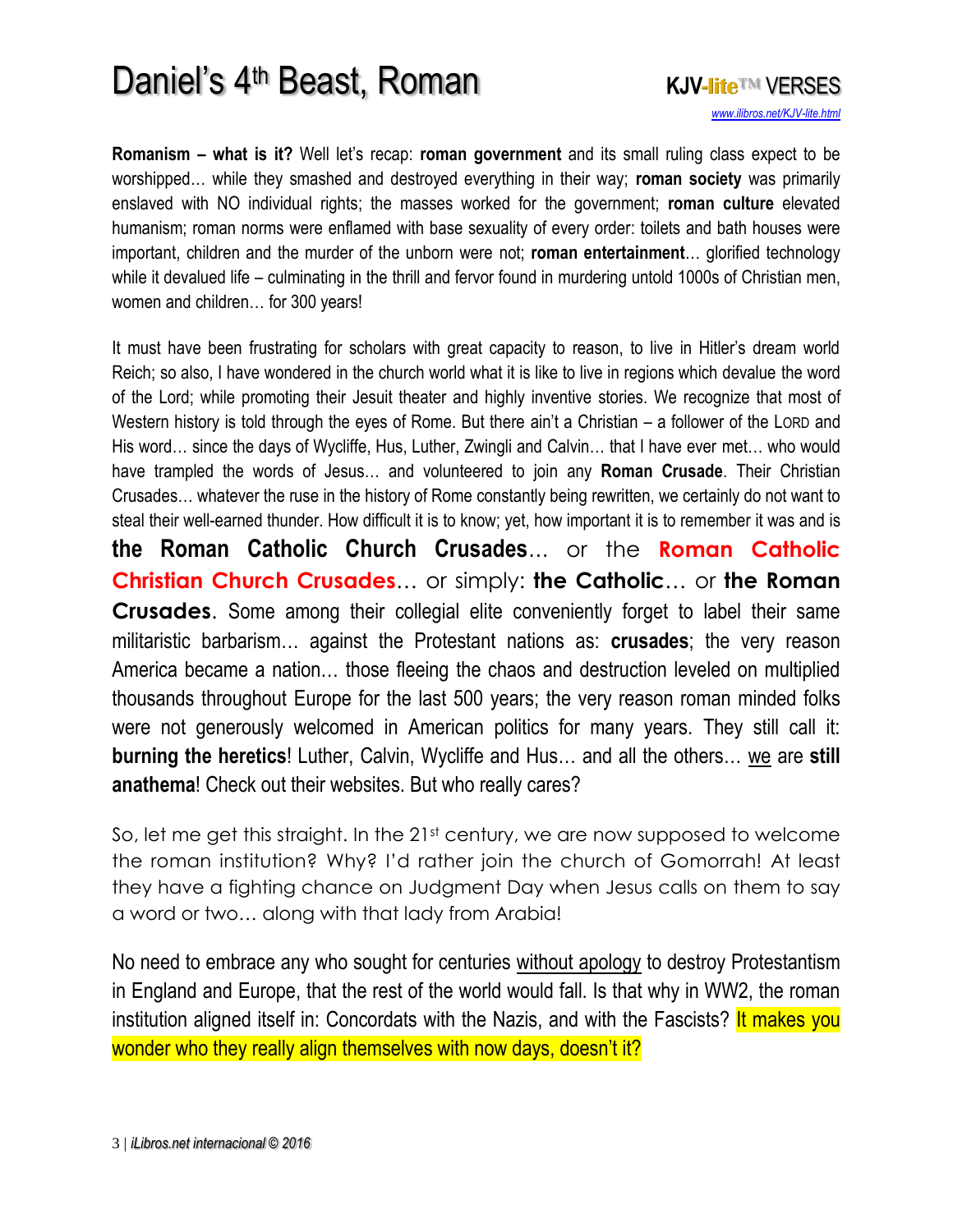Scripture clearly says the Lord GOD blessed Abraham, who blessed Isaac, who blessed Jacob - later named Israel… and Jacob passed the birthright blessing to Joseph's 2 sons, the older Manasseh who would become the great nation, and the younger Ephraim who would become the greater commonwealth of nations… in the last days*…* at the end of the time of the Gentiles -- the Lord having blessed Abraham and his generations that they might be a blessing to all peoples of the earth – Genesis 48.

It must be frustrating for roman scholars and academicians alike… to open the Bible and find not a chapter, not a page that favors their tired, fabricated system redrafted from ancient Babylon. But remember: she is a Mother of harlots [so she has several admiring aspirants](http://www.isa-net.org/pdf/REVELATION17vs1.pdf) – Revelation 17.

From Rome we read: **Note on the Expression Sister Churches** by Cardinal Ratzinger, June 30, 2000… It must always be clear, when the expression sister Churches is used in this proper sense, that the one, holy, catholic and apostolic Universal Church is not sister but mother of all the particular Churches.

On occasion, I have tried to imagine what horror it must be to experience page after page… as one in secret searches the scriptures in vain… to find not a shred of comfort and care for their fanciful scheme. It must be frustrating to discover where they live was bypassed, like the plague… by the Old Testament prophets.

When Paul wrote his letter to the Romans, it was to comfort and support the British Silurian household under house arrest… by order of the Roman Senate; it is why we learn in Romans 15, Paul's intention to visit Spain… and then to travel to old London, where he preached to the people at the intersection of, the Broadway, and the gate on Lud Hill — where St Paul's Cathedral London has been located for 2,000 years! Paul knew where God's people found home.

Chapters 17 and 18 of the Revelation give full attention to this faithless whore sitting on many waters, global in its reach, which John tells us is: guilty of all the blood of the saints, and the martyrs of Jesus. Yet, it is roman erudite who question scripture… inquisitively demanding evidence as to who really wrote what book; while they themselves ignore the scriptures as a dead letter… yet they proceed to tell us what every verse of that dead letter really says… as for centuries they continue to drag out the most recent evidence found in their latest paleographic discoveries… often fabricated in their own halls.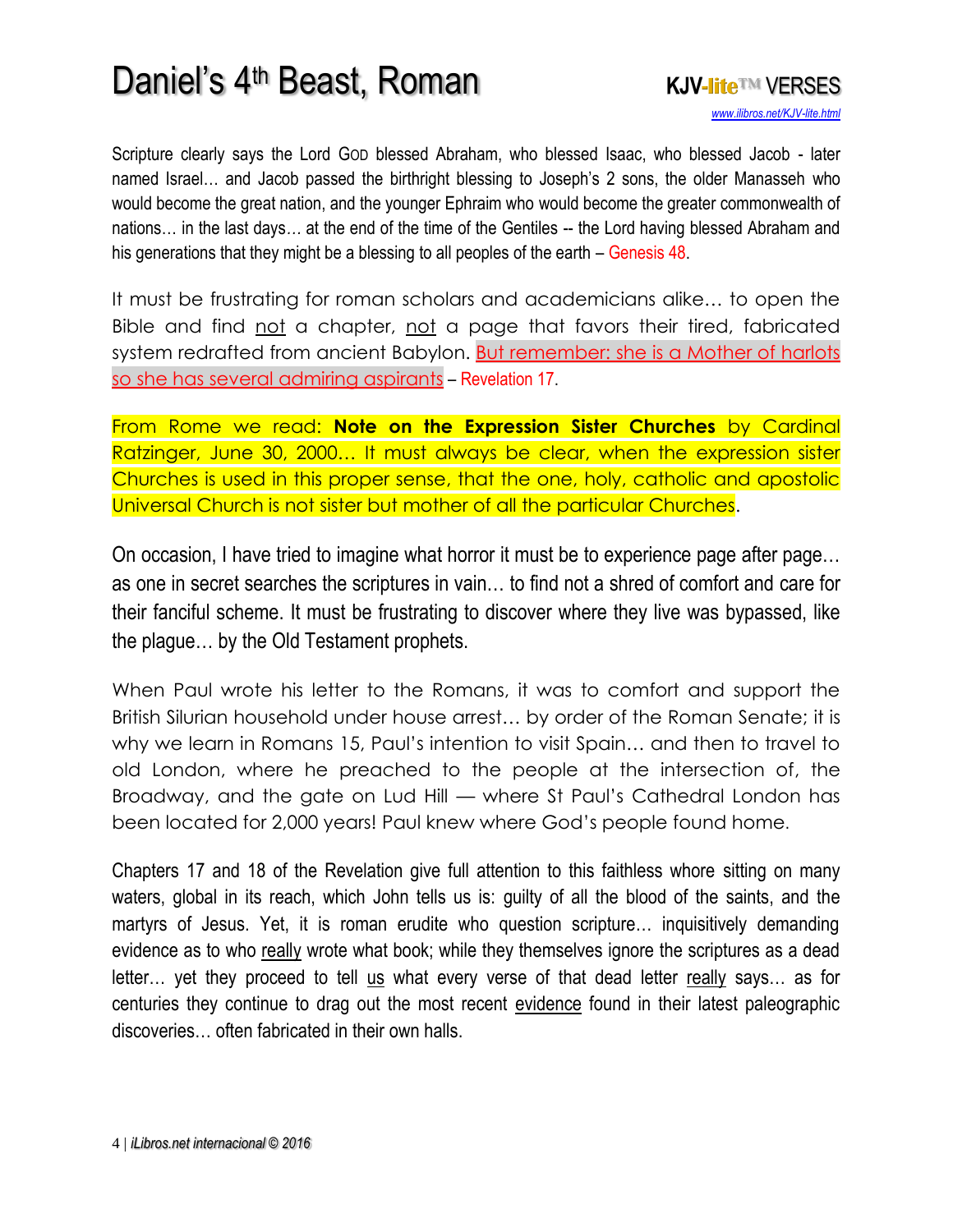**It makes perfect sense** why roman scholars with allegiance to hocus pocus traditions… would question every page of the bible, and raise every doubt possible… about: Matthew, Mark, Luke and John… and all the others; **it makes perfect sense** why their scholars would like to see the prophetic books of Daniel and Revelation disappear; as their scholars sit on bible translation committees – including protestant bible committees and steadily dilute translations through the centuries until they become bland and boring. It is their scholars who misquote Jesus, when they say: pearls shouldn't be given to pigs… adding, the common people are too damned ignorant to understand -- by the way, those common people were kept ignorant by not providing public education in their countries until the 1920s; unlike the pilgrims who came to America in 1620, who thoroughly educated their kids in multilingual style – English, Hebrew, Greek and their native language.

**It makes perfect sense** why roman scholars would want what they abhor to disappear; **it makes perfect sense** why they discourage its reading… preferring their hocus pocus. **It makes perfect sense!** It's the roman way – **deists at heart**, who swear there is a Creator, but one who cannot interfere with His creation. Their mindset is not that of the biblical scholars found in earlier Greek Orthodox, Syriac, Armenian, Coptic, or Ethiopic communities… so accept it; and get over it! The LORD our Rock will deal with it!

**John** was given **the Revelation** to add to Daniel, the disciple whom Jesus loved… who wrote without apology, who lived the longest of the twelve; and we have a perfectly clear picture… not confusing at all: of that last roman government in its last gasping hour… as the time of the Gentiles comes to a close.

**John** writes without apology: the beast… that was, and is not, **and yet is --** Revelation 17… and he writes with clarity as he identifies this last world government. In a precise word choice, John reveals: not the Rome he was experiencing at his time, **and yet is**.

**John** sees a cosmetic change take place, and this faithless woman -- not the Bride of Christ, the Love of His life, but a faithless whore -- a Mother of whores, who gets a face lift, and ends up in bed with  $10 + 1$ political leaders, heads of state who give her allegiance -- for a while, and attempt a worldwide commercial and financial system meticulously, cautiously, surreptitiously built up through the years… that will crash.

**Dr. H.A. Ironsides** commentary on this subject is worth reading:

God will use 10 politicians, the Beast and some false prophet to bring this about, yet they will themselves lament her fall when they find to their horror that the whole fabric of civilization is falling with her….

Something like this was seen in the days of the French Revolution and has been seen in other lands of late; the breakup of social barriers; by inserting anarchy and violence.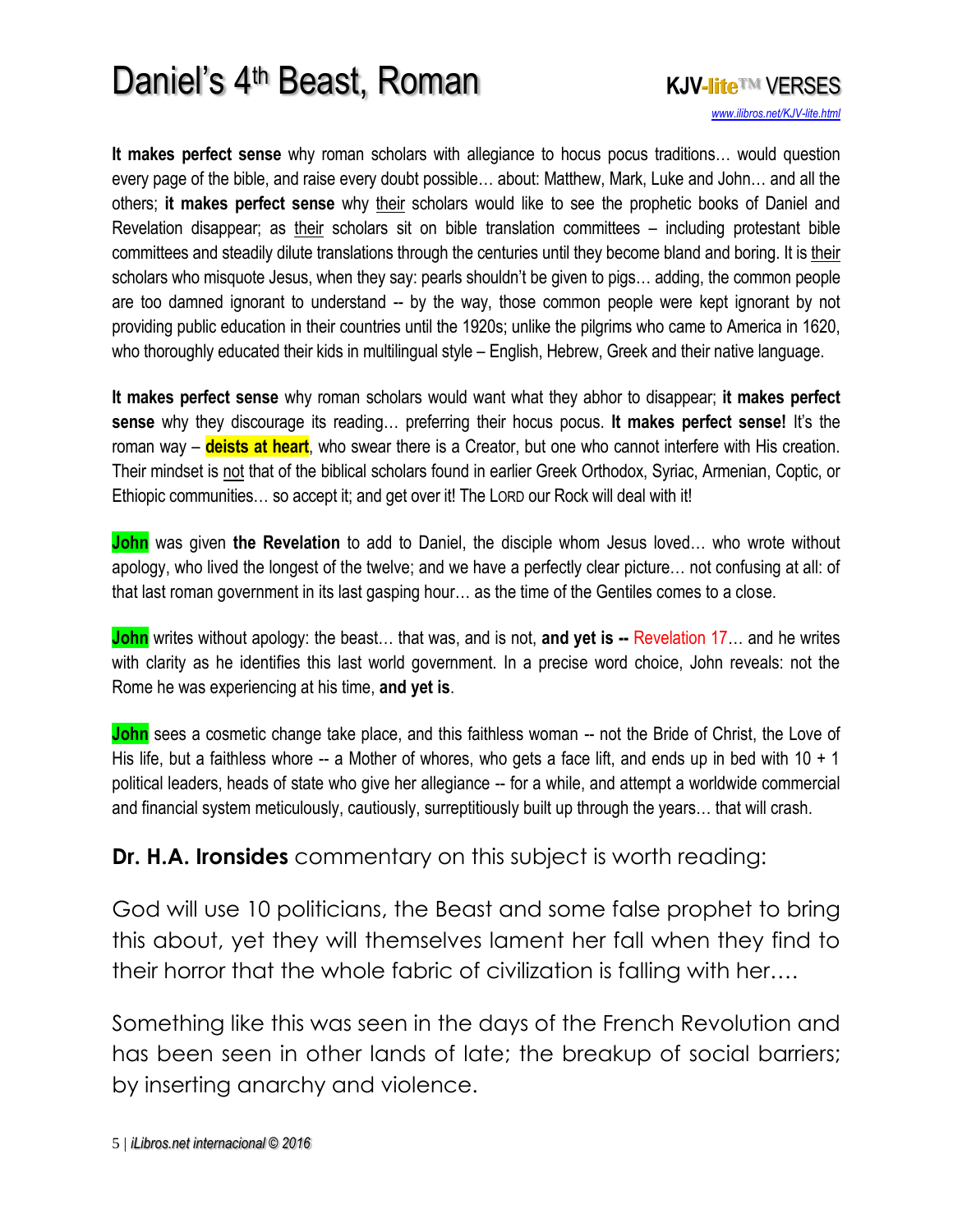Napoleon saw the necessity of reestablishing the church – on the basis that a poor church was better than none at all in restraining the crowds. This seems to be intensified in the lament of the merchants of the earth in verses 11-19. It is a magnificent elegy and deserves more careful consideration than our limited time permits. It pictures the destruction of a great commercial system that men are building up with such painstaking care, and that some people look upon fondly as a panacea for all of the disturbances that have produced such distress among the nations. We may, however, be assured that when it is over, for a time, a tremendous effort will be put forth to build up a financial system, that will be world embracive and that will unite the nations in the bonds of commercial self-interest so securely, that the danger of such another world conflict will be at an end. Babylon: Its Character and Doom, © 1920, Page 310-312.

#### **Isn't it interesting how America in recent decades, like Hitler's Nazis can justify bombing the hell out of countless nations, disrupting and destroying countless lives, but can't seem to get its borders secure?**

**C.S. Lewis** wrote: I can imagine no man who will look with more horror on the End than a conscientious revolutionary who has been justifying cruelties and injustices inflicted on millions of his contemporaries by the benefits which he hopes to confer of future generations: generations who, as one terrible moment now reveals to him, were never going to exist. Lewis ©1952.

What should we make of 100s and 1000s of children leaving all those roman dominated, roman inspired countries of Central and South America, walking past millions populating all those countries… to come knocking on what is often labeled: the racist Protestant... white man's door?! What should we make of it?

The answer is simple: clearly… the Protestant church in America is asleep.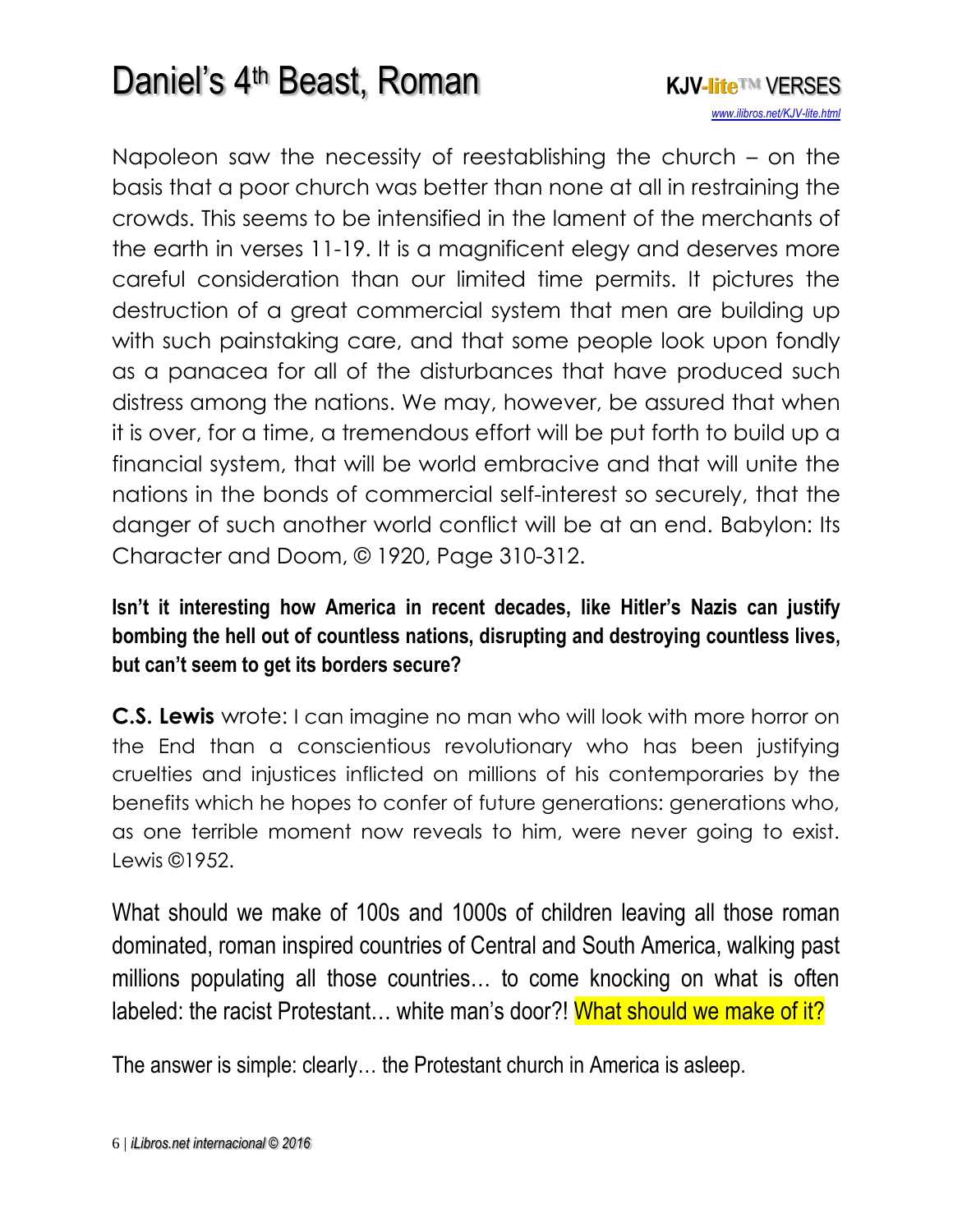**Folks: open borders** (throughout the world) **it's intentional; closing them will never happen.** 

**In America**: Count the number of folks dedicated to the roman institution, now occupying seats of power starting with: the US Supreme Court Justices; and add to them: presidential hopefuls, Vice Presidents, Speakers of the House, Speakers of the Senate; representatives in the halls of congress -- though, not representing WE, THE PEOPLE; Joint Chiefs of Staff; governors, mayors and endless appointees, **federal, state and local – both** political parties**… left or right; liberal or conservative**… it doesn't matter!

**How about the TV and Radio Talk show hosts?** Overtly roman, both sides of the aisle; and of course their expert commentators? Also, roman! Pimple faced professionals from their universities; or award winning actors and actresses, promoting UN ideals -- also roman! or media owners… roman surrogates selectively programming day and night… filling the networks with their images and themes, even on public ed. channels; and those drafting educational policies -- public policies, separation of church and state policies -- unless the state is roman, moving to eliminate Home Schools, to reeducate your children!

And if this is overt; can you imagine what is happening covertly? If you are outside America, then count the number in your country, or any country doing this! All the while the clueless Protestant / Evangelical / spirit filled, First Church of you name it… in America snoozes… overpopulated kissing everyone's butt, ecumenical pulpiteers and laity fresh off the boat from Laodicea — as goofy as the 3 stooges (though more like 300,000)… while the Protestant church no longer protests… **no** longer just proclaims the Word of the Lord!

**Daniel** wrote without apology: The fourth beast shall be the fourth kingdom upon the earth, which shall be different from all the kingdoms, and shall devour the whole earth, and shall tread it down, and break it in pieces -- Daniel 7:23; **until the whole world is broken**.

Well, don't play ostrich! Check out the TV... including international TV; and ask: **who is doing that?** … along with 10 other political leaders, heads of nations, and an 11th leader who has access to vast power… mighty in power, he shall destroy wonderfully… and by peace shall destroy many.